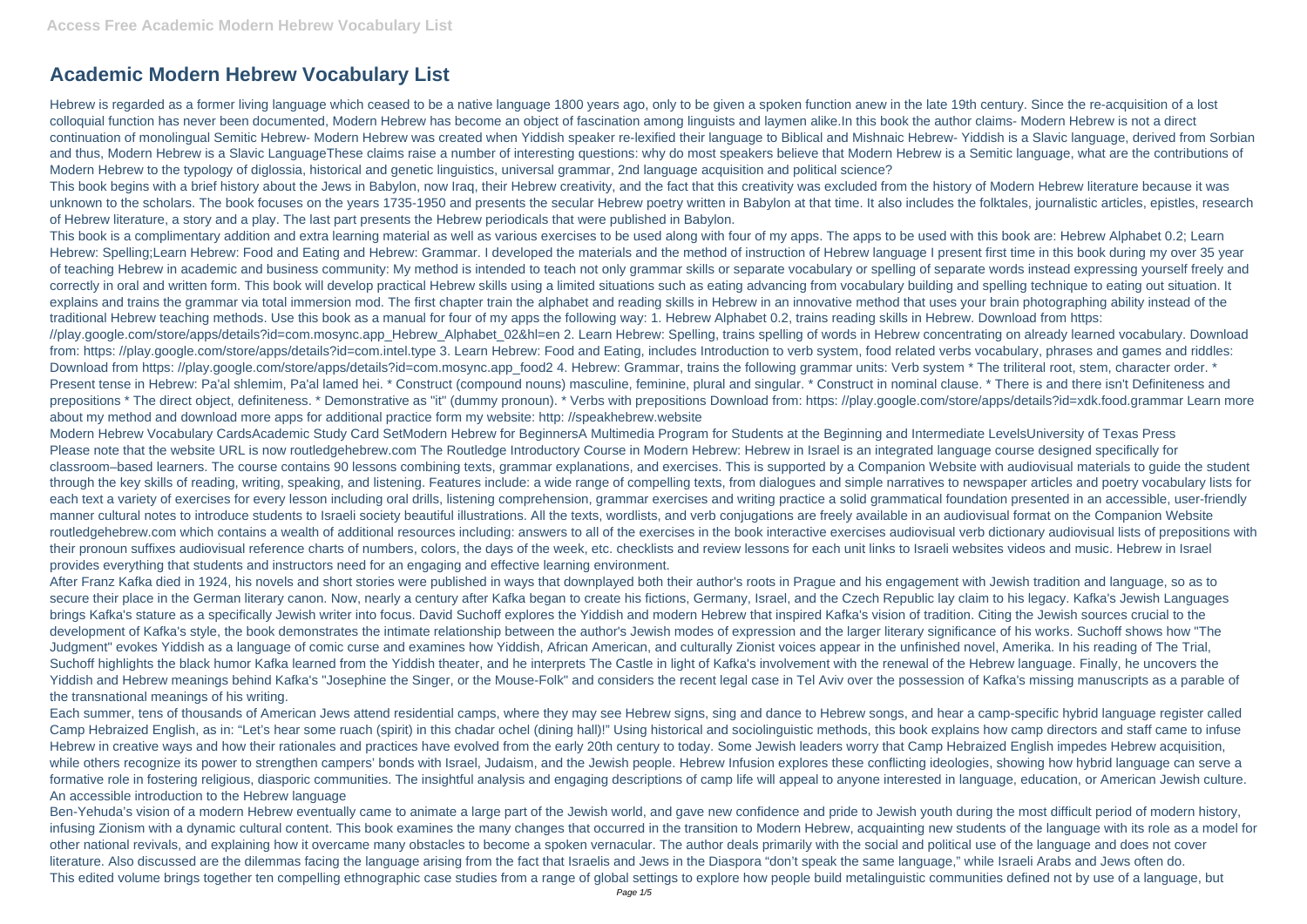primarily by language ideologies and symbolic practices about the language. The authors examine themes of agency, belonging, negotiating hegemony, and combating cultural erasure and genocide in cultivating meaningful metalinguistic communities. Case studies include Spanish and Hebrew in the USA, Kurdish in Japan, Pataxo Hahahae in Brazil, and Gallo in France. The afterword, by Wesley L. Leonard, provides theoretical and on-the-ground context as well as a forward-looking focus on metalinguistic futurities. This book will be of interest to interdisciplinary students and scholars in applied linguistics, linguistic anthropology and migration studies. Netta Avineri is an Associate Professor of Language Teacher Education and Chair of the Intercultural Competence Committee at the Middlebury Institute of International Studies at Monterey, USA. An applied linguistic anthropologist, she is the author of Research Methods for Language Teaching: Inquiry, Process, and Synthesis, co-editor of Language and Social Justice in Practice, and Series Editor for Critical Approaches in Applied Linguistics (De Gruyter Mouton). Jesse Harasta is an Associate Professor of Social Science and program director for International Studies at Cazenovia College, USA. A cultural and linguistic anthropologist, he studies the symbolic and political uses of language and language as an object (e.g. signage, font). He researches Kernewek and other European lesser-used languages.

Among the millions of Jews who immigrated to America in the early twentieth century, there were the few for whom Hebrew culture was an important ideal. Reaching a critical mass around World War I, these American Hebraists attempted to establish a vital Hebrew culture in America. They founded journals and wrote Hebrew poetry, fiction, and essays, largely about the American Jewish experience, and they succeeded in putting a Hebraist stamp upon most of the Jewish education that took place between the two world wars. Hebrew in America is the first book to fully explore the Jewish attachment to Hebrew in twentieth-century North America. Fifteen leading scholars in Judaic studies write about the legacy of American Hebraism and the claims it continues to make upon the soul of the American Jewish community. While they might commonly lament the eclipse of Hebrew in America, they speak with many different voices when it comes to the analysis of problems and the prospects for change. Several writers look backward to the impact of the Hebrew movement in America on literature and education. Others consider the implications of Hebrew's arrival on the college campus. Another emphasis of the book is the relationship between language and culture in the case of Hebrew from anthropological, educational, and linguistic perspectives. And finally, several essays assess the role of Hebrew in the development of Jewish leadership in America as regards the relationship with the classic past and with contemporary Israel.

Learning Hebrew Becomes Easier with This Helpful Guide to Verbs and Their Roots The most commonly used Hebrew verbs are arranged alphabetically in a table format, with English translation, and presented in all forms. The book's additional features utilize example sentences and common idioms to demonstrate verb usage and how verbs function within the sentence. It includes: The 1531 most common Hebrew verbs, fully conjugated, grouped into 759 roots based on verb frequency The Hebrew roots and derived infinitives printed at the top of each page Less frequent verb forms realized in the relevant roots listed separately (citation forms only) Present participles, verbal nouns and infinitives (construct and absolute forms) Jussive forms of verbs that are significantly different from non-jussive ones Exemplary sentences presented for each verb-root group, with accompanying translations, followed by special expressions incorporating the relevant verbs Notes on usage register (literary, colloquial, slang, etc.) as well as on colloquial alternates of normative forms An enlightening explanatory essay discussing Hebrew verb formation and usage Root index. Hebrew-English Index, and English-Hebrew index, in alphabetical order.

The Hebrew vocabulary from Alef Bet Quest comes to life in this companion reader and workbook. Using 30 of the words students learn in Alef Bet Quest (abba, ima, geshem, hipo, yayin, am) plus 75 new modern Hebrew words (moreh, shulchan, talmid, kiseh, glidah, sefer), students read meaningful Hebrew sentences, solve Hebrew reading riddles, draw pictures to illustrate Hebrew words, phrases, and sentences, and answer questions in Hebrew by reading stories and studying pictures. Created especially to correspond with Alef Bet Quest, the Companion Reader thrills new young Hebrew decoders with the experience of reading--and understanding!--modern Hebrew. Ideal to use in conjunction with Alef Bet Quest or as a follow-up toward the end of the school year. Colloquial Hebrew provides a step-by-step course in Hebrew as it is written and spoken today. Combining a user-friendly approach with a thorough treatment of the language, it equips learners with the essential skills needed to communicate confidently and effectively in Hebrew in a broad range of situations. No prior knowledge of the language is required. Key features include: • progressive coverage of speaking, listening, reading and writing skills • structured, jargon-free explanations of grammar • an extensive range of focused and stimulating exercises • realistic and entertaining dialogues covering a broad variety of scenarios • useful vocabulary lists throughout the text • additional resources available at the back of the book, including a full answer key, a grammar summary and bilingual glossaries Balanced, comprehensive and rewarding, Colloquial Hebrew will be an indispensable resource both for independent learners and students taking courses in Hebrew. Audio material to accompany the course is available to download freely in MP3 format from www.routledge.com/cw/colloquials. Recorded by native speakers, the audio material features the dialogues and texts from the book and will help develop your listening and pronunciation skills.

This volume, which constitutes the third in the series Jewish Research Literature, is divided into two parts. Part One offers detailed descriptions of the various Judaic dictionaries with biographical information on their compilers, beginning with Rav Saadiah Gaon's early tenth-century Egron and concluding with modern dictionaries compiled in recent years. Bibliographical lists and summaries, arranged chronologically according to date of publication, supplement the text. The narrative is written in nontechnical style, but technical information appears in the footnotes. Part Two, which deals with concordances, citation collections, proverbs, and folk sayings, will appear separately.

Through straightforward exposition of rules, numerous examples from scholarly texts, and models demonstrating how to use linguistic information in the text as clues to meaning, the book articulates the grammatical and semantic knowledge that native Hebrew readers bring to the task of reading complex academic prose. It is aimed at students and researchers in the field of Jewish Studies who wish to access seminal and recent Hebrew language scholarship in their area of expertise, as well as those preparing for a Hebrew to English translation exam. The book includes exercises with solutions and practice texts for comprehension and translation, and can be used as a course textbook, a self-study manual and/or a reference source for Hebrew teachers.

This study evaluates the importance of language in achieving a sense of national solidarity, considering factors such as territory, religion, race, historical continuity, and memory. It investigates the historical experiences of countries and ethnic or regional minorities according to how their political leadership, intellectual elite, or independence movements answered the question, "Who are we?" The Americans, British, and Australians all speak English, just as the French, Haitians, and French-Canadians all speak French, sharing common historical origin, vocabulary and usage--but each nationality's use of its language differs. So does language transform a citizenry into a community / or is a "national language" the product of idealogy? This work presents 26 case studies and raises three questions: whether the people of independent countries consider language the most important factor in creating their sense of nationality; whether the people living in multi-ethnic states or as regional minorities are most loyal to the community with which they share a language or the community with which they share citizenship; and whether people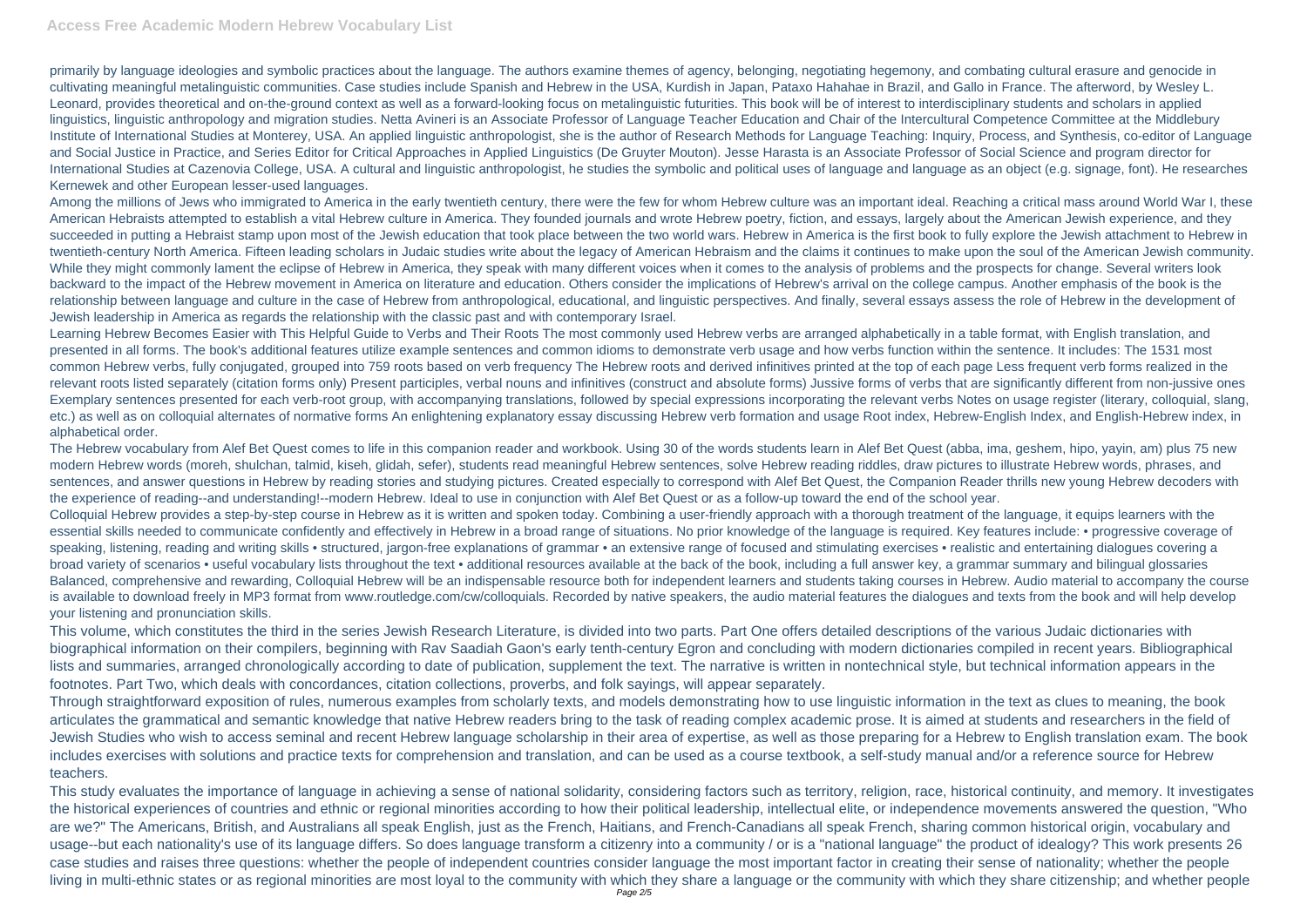in countries with civil strife find a common language enough to create a sense of political solidarity. The study also covers hybrid languages, language revivals, the difference between dialects and languages, government efforts to promote or avoid bilingualism, the manipulation of spelling and alphabet reform. Illustrations include postage stamps, banknotes, flags, and posters illustrating language controversies.

A reference book on Modern Hebrew morphology and syntax, this describes the language as it is really spoken and written in Israel today. The author pays particular attention to functional distinctions, giving equal weight to colloquial and formal usage.

The OT semantic field of 'colour' is presented as a coherent, interdependent, and graded linguistic structure. The relevant lexical items are organized under the following categories: primary (basic) terms; secondary and tertiary terms; terms for pigments, dyes, painting and paints; and terms for stains, speckles, and other phenomena related to colour. Proper names, and names of objects which carry 'colour' associations are discussed as well. Many OT texts are discussed in detail. Finally, the OT colour field is compared to its Mishnaic Hebrew counterpart, and an Appendix dealing with the renewal of the same lexical sector within modern spoken Hebrew brings the study up to the present.

Modern Hebrew for Beginners—which is now revised and updated—and Modern Hebrew for Intermediate Students are the core of a multimedia program for the college-level Hebrew classroom developed at the University of Texas at Austin in the early 2000s. Within an intensive framework of instruction that assumes six weekly hours in the classroom, the program provides for two semesters of instruction, at the end of which most successful students will reach the intermediate-mid or intermediate-high levels of proficiency in speaking and reading, and some will reach advanced-low proficiency, as defined by the American Council on the Teaching of Foreign Languages (ACTFL). In addition to a variety of written exercises, the workbook includes vocabulary lists, reading selections, discussions of cultural topics, illustrations of grammar points, notes on registers, suggestions for class and individual activities, and glossaries. The workbook is complemented by a website (http://www.laits.utexas.edu/hebrew) that provides short video segments originally scripted and filmed in Israel and the United States, vocabulary flashcards with sound, interactive exercises on topics included in the workbook, sound files parallel to the reading selections in the workbook, and additional materials that enhance the learning experience. The stability of the workbook, combined with the dynamic nature of the website and the internet searches the students are directed to conduct, allows language instructors to reshape the curriculum and adapt it to the needs of their students and the goals of their programs.

Three experienced biblical language professors inspire readers to learn, retain, and use Hebrew for ministry, setting them on a lifetime journey of reading and loving the Hebrew Bible. This companion volume to the successful Greek for Life offers practical guidance, inspiration, and motivation; incorporates research-tested strategies for learning; presents methods not usually covered in other textbooks; and surveys helpful resources for recovering Hebrew after a long period of disuse. It will benefit anyone who is taking (or has taken) a year of Hebrew. Foreword by Miles van Pelt. Using long-ignored constitutions of various Jewish organizations, this unique book uncovers the political history of Canadian Jewry since its beginning during the 1700s. Building on the premise that Jews, since time immemorial, have written down their values and ideologies, this study effectively demonstrates how these writings record the principles and values that motivated a community. The Bible has played a critical role in the story of Judaism, modernity, and identity. Penny Schine Gold examines the arena of children's education and the role of the Bible in the reshaping of Jewish identity, especially in the United States in the 1920s and 1930s, when a second generation of Eastern European Jews engaged the task of Americanizing

This is a print on demand book and is therefore non- returnable. This book represents the only comprehensive attempt made thus far to survey all the efforts among Christians and Jews from New Testament times onward to translate the New Testament and the Christian liturgy into Hebrew. Whether the translators were intended to convert the Jews or to equip them with information necessary for the discussion of religion with Christians, they served to promote conversation and overcome divisions. The author's intimate knowledge of not only Biblical but also Michnaic and Modern Hebrew has enabled him to appreciate the various efforts at translation with acute sensitivity. Thus, the book is virtually a catalog of successes and failures in mutual understanding. More than the mere data of history, Hebrew in the Church is a penetrating contribution to the entire history of Jewish-Christian relations. It sheds fresh light on history itself, and it suggests important implications for anyone concerned with the exegesis of the New Testament. This unprecedented volume should receive the serious attention not only of specialists, but of all who work for a new understanding between Christians and Jews. Level 2.

## This reference manual-cum-textbook provides advanced learners of Hebrew and their teachers with the linguistic information – both grammatical and semantic – and the strategic means necessary to reach a native-like proficiency in reading scholarly works in the field of Jewish Studies.

This fourth edition of Hebrew: An Essential Grammar includes expanded coverage of some of the key areas of Hebrew grammar including roots, adverbs and nouns. Additional examples have been added throughout to further clarify many of the grammar points with illustrations from current usage. The Grammar serves as a reference source for the learner or user of Hebrew irrespective of level, by setting out the complexities of the language in short, readable sections that are clear and free from jargon. It is ideal both for independent study and for students on taught course. Israeli Hebrew is a spoken language, 'reinvented' over the last century. It has responded to the new social and technological demands of globalization with a vigorously developing multisourced lexicon, enriched by foreign language contact. In this detailed and rigorous study, the author provides a principled classification of neologisms, their semantic fields and the roles of source languages, along with a sociolinguistic study of the attitudes of 'purists' and ordinary native speakers in the tension between linguistic creativity and the preservation of a distinct language identity. Jewish Languages from A to Z provides an engaging and enjoyable overview of the rich variety of languages spoken and written by Jews over the past three thousand years. The book covers more than 50 different languages and language varieties. These include not only well-known Jewish languages like Hebrew, Yiddish, and Ladino, but also more exotic languages like Chinese, Esperanto, Malayalam, and Zulu, all of which have a fascinating Jewish story to be told. Each chapter presents the special features of the language variety in question, a discussion of the history of the associated Jewish community, and some examples of literature and other texts produced in it. The book thus takes readers on a stimulating voyage around the Jewish world, from ancient Babylonia to 21st-century New York, via such diverse locations as Tajikistan, South Africa, and the Caribbean. The chapters are accompanied by numerous full-colour photographs of the literary treasures produced by Jewish language-speaking communities, from ancient stone inscriptions to medieval illuminated manuscripts to contemporary novels and newspapers. This comprehensive survey of Jewish languages is designed to be accessible to all readers with an interest in languages or history, regardless of their background—no prior knowledge of linguistics or Jewish history is assumed.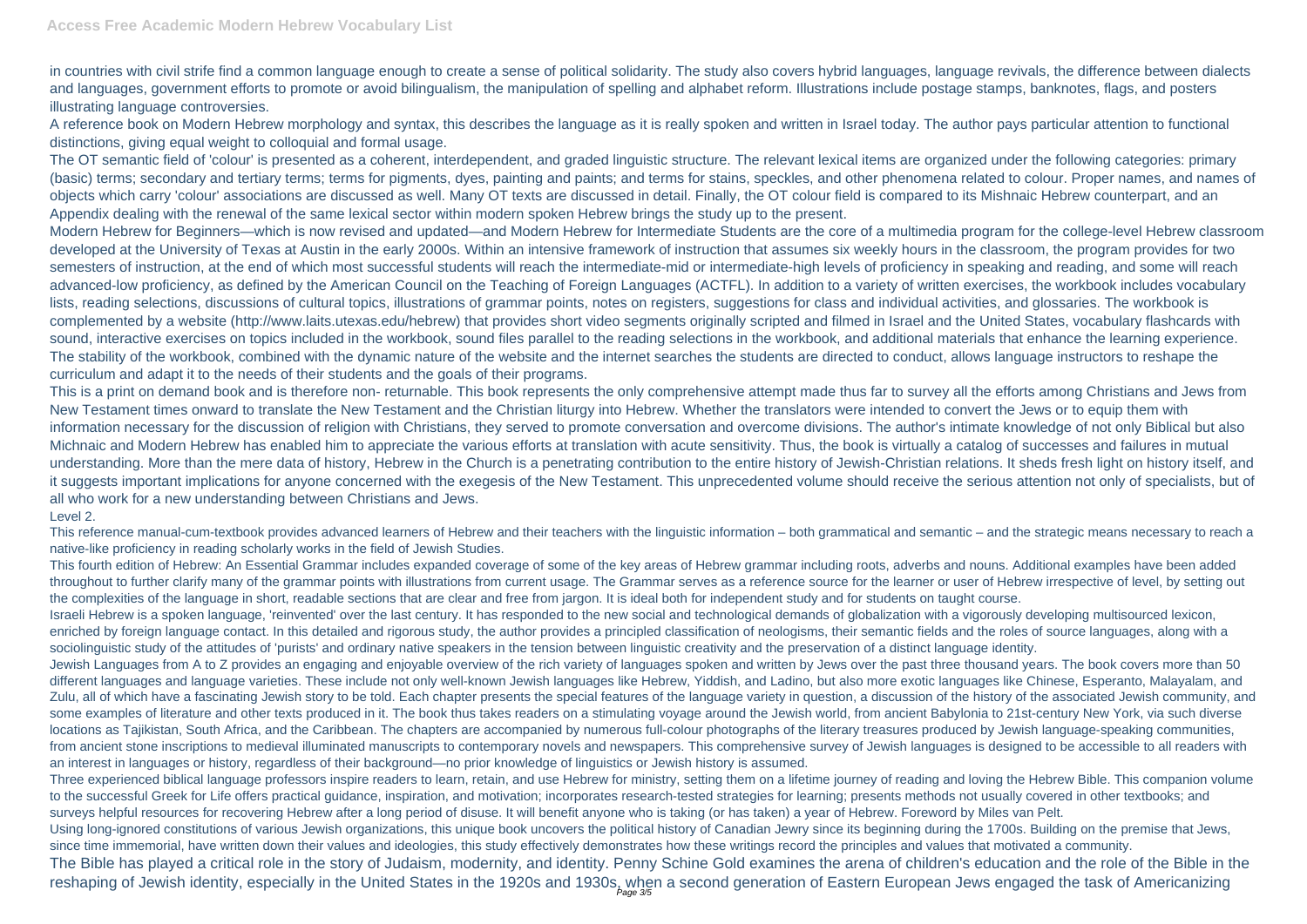Jewish culture, religion, and institutions. Professional Jewish educators based in the Reform movement undertook a multifaceted agenda for the Bible in America: to modernize it, harmonize it with American values, and move it to the center of the religious school curriculum. Through public schooling, the children of Jewish immigrants brought America home; it was up to the adults to fashion a Judaism that their children could take back out into America. Because of its historic role in the development of Judaism and its cultural significance in American life, Gold finds, the Bible provided Jews with vital links to both the past and the present. The ancient sacred text of the Bible, transformed into highly abridged and amended "Bible tales," was brought into service as a bridge between tradition and modernity. Gold analyzes these American developments with reference to the intellectual history of eighteenth- and nineteenth-century Europe, innovations in public schooling and social theory, Protestant religious education, and later versions of children's Bibles in the United States and Israel. She shows that these seemingly simple children's books are complex markers of the pressing concerns of Jews in the modern world. 9000-WORD ENGLISH-HEBREW VOCABULARY Knowing and understanding around 9000 Hebrew words will give you the ability to read and write with only the minimal use of a dictionary. This knowledge will foster your ability to express your thoughts during conversation in a precise and accurate way. With a little practice and with the added help and experience of having viewed many Hebrew films, you will be proud and amazed at your new level of Hebrew. You will now see your language level improve to the point where you can say: "Hebrew? Absolutely! I know it very well." T&P Books vocabularies are intended to help you learn, memorize and review foreign words The dictionary contains over 9000 commonly used words Recommended as additional support material to any language course Meets the needs of both beginners and advanced learners Convenient for daily use, reviewing sessions and self-testing activities Allows you to assess your current vocabulary This book can also be used by foreign learners of English Special features of T&P Books bilingual vocabularies: Words are arranged according to their meaning, not alphabetically Content is presented in three columns to facilitate the reviewing and selftesting processes Each theme is composed of small blocks of similar lexical units The vocabulary offers a convenient and simple transcription for each foreign word This edition contains 256 topics: Basic Concepts, Numbers, Colors, Months, Seasons, Units of Measurement, Clothing & Accessories, Food & Nutrition, Restaurant, Family Members, Relatives, Character, Feelings, Emotions, Diseases, City, Town, Sightseeing, Shopping, Money, House, Home, Office, Working in the Office, Marketing, Sports, Education, Computer, Internet, Tools, Nature, Countries, Nationalities and more ... Our Hebrew collection includes also vocabularies of 3000, 5000 and 7000 words. All these titles are available as printed books and e-books. If you have any question, suggestion or feedback, please contact us: admin@tpbooks.com Hebrew dictionary, Hebrew vocabulary, Hebrew phrasebook, learning Hebrew, basic Hebrew, books in Hebrew, Hebrew language

This third edition of Modern Hebrew: An Essential Grammar is an up-to-date and practical reference guide to the most important aspects of modern Hebrew, as used by contemporary native speakers of the language. Presenting an accessible description of the language, this user-friendly text focuses on the real patterns of use today. A reference source for the learner and user of Hebrew irrespective of level, it sets out the complexities of the language in short, readable sections that are clear and free from jargon. Features of this updated edition include: \* expanded coverage of nouns, verbs and adjectives \* more examples throughout \* a full exercise key \* a glossary of grammatical terms. Well presented and easy to use, Modern Hebrew: An Essential Grammar is ideal either for independent study or for students in schools, colleges, universities and adult education.

Modern Hebrew for Intermediate Students—which is now revised and updated—and Modern Hebrew for Beginners are the core of a multimedia program for the college-level Hebrew classroom developed at the University of Texas at Austin in the early 2000s. Within an intensive framework of instruction that assumes six weekly hours in the classroom, the program provides for two semesters of instruction, at the end of which most successful students will reach the intermediate-mid or intermediate-high levels of proficiency in speaking and reading, and some will reach advanced-low proficiency, as defined by the American Council on the Teaching of Foreign Languages (ACTFL). In addition to a variety of written exercises, the workbook includes vocabulary lists, reading selections, discussions of cultural topics, illustrations of grammar points, notes on registers, suggestions for class and individual activities, and glossaries. The workbook is complemented by a website (http://www.laits.utexas.edu/hebrew) that provides short video segments originally scripted and filmed in Israel and the United States, vocabulary flashcards with sound, interactive exercises on topics included in the workbook, sound files parallel to the reading selections in the workbook, and additional materials that enhance the learning experience. The stability of the workbook, combined with the dynamic nature of the website and the internet searches the students are directed to conduct, allows language instructors to reshape the curriculum and adapt it to the needs of their students and the goals of their programs.

PETER BRYANT & TEREZINHA NUNES The time that it takes children to learn to read varies greatly between different orthographies, as the chapter by Sprenger-Charolles clearly shows, and so do the difficulties that they encounter in learning about their own orthography. Nevertheless most people, who have the chance to learn to read, do in the end read well enough, even though a large number experience some significant difficulties on the way. Most of them eventually become reasonably efficient spellers too, even though they go on make spelling mistakes (at any rate if they are English speakers) for the rest of their lives. So, the majority of humans plainly does have intellectual resources that are needed for reading and writing, but it does not always find these resources easy to marshal. What are these resources? Do any of them have to be acquired? Do different orthographies make quite different demands on the intellect? Do people differ significantly from each other in the strength and accessibility of these resources? If they do, are these differences an important factor in determining children's success in learning to read and write? These are the main questions that the different chapters in this